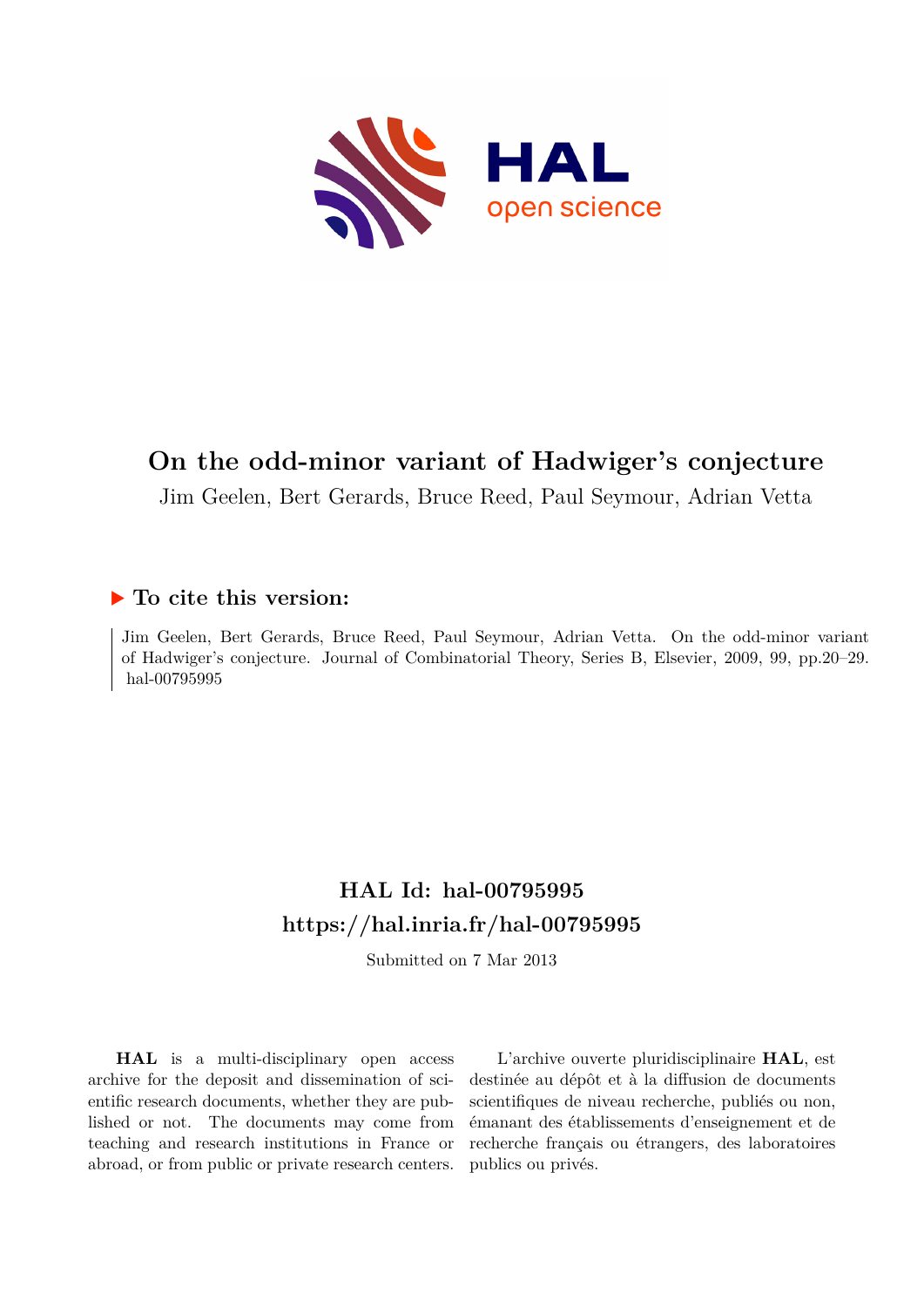## On the odd-minor variant of Hadwiger's conjecture

Jim Geelen∗, Bert Gerards† Bruce Reed<sup>‡</sup>, Paul Seymour<sup>§</sup> Adrian Vetta

???; revised April 18, 2011

<sup>∗</sup>Department of Combinatorics and Optimization, University of Waterloo. Email: jfgeelen@uwaterloo.ca †Centrum voor Wiskunde en Informatica, and Eindhoven University of Technology. Email: Bert.Gerards@cwi.nl

‡School of Computer Science, McGill University. Email: breed@cs.mcgill.ca

§Department of Mathematics, Princeton University. Email: pds@math.princeton.edu

¶Department of Mathematics and Statistics, and School of Computer Science, McGill University. Email: vetta@math.mcgill.ca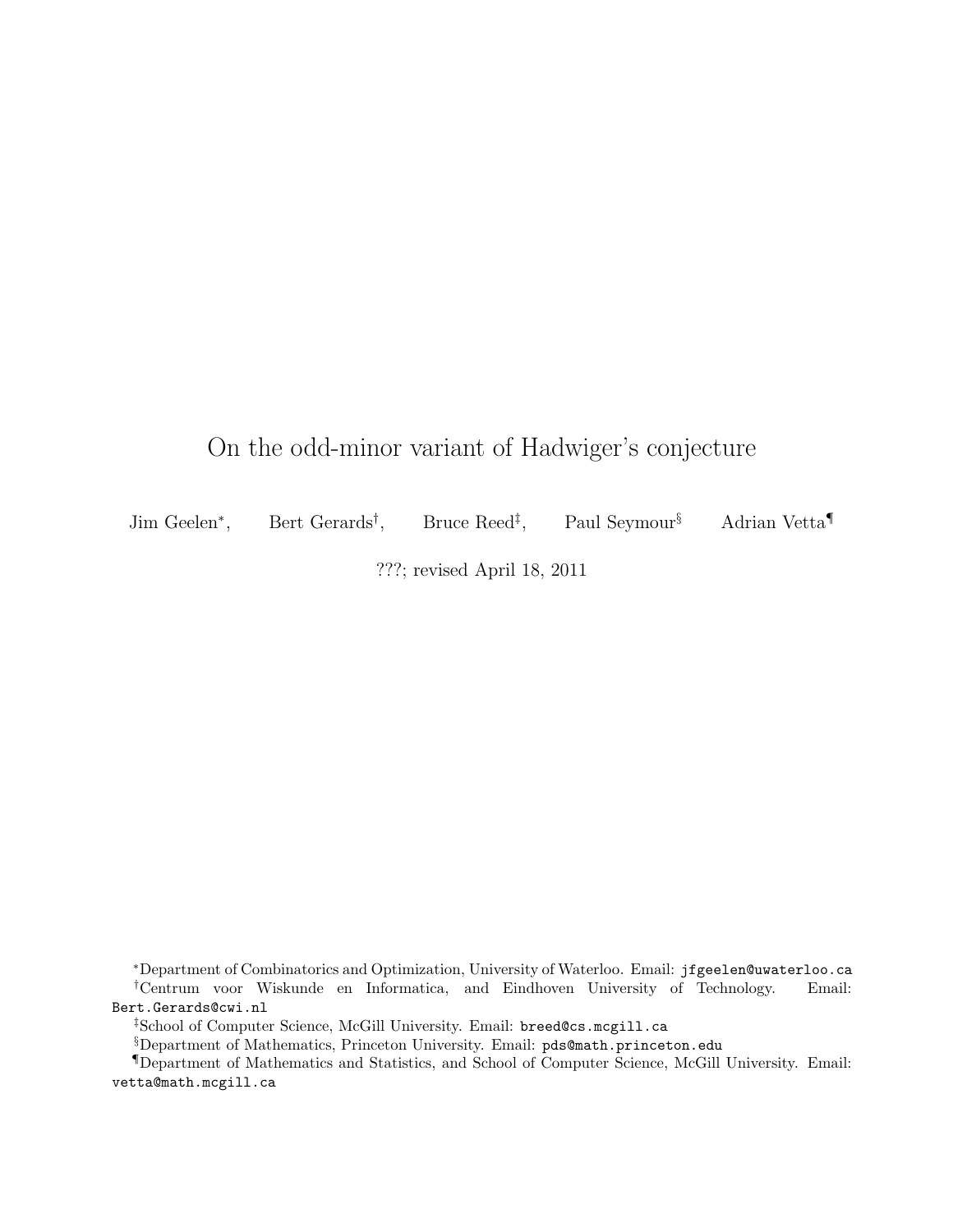#### **Abstract**

A K*l-expansion* consists of l vertex-disjoint trees, every two of which are joined by an edge. We call such an expansion *odd* if its vertices can be two-coloured so that the edges of the trees are bichromatic but the edges between trees are monochromatic. We show that, for every  $l$ , if a graph contains no odd  $K_l$ -expansion then its chromatic number is  $O(l\sqrt{\log l})$ . In doing so, we obtain a characterization of graphs which contain no odd K*l*-expansion which is of independent interest. We also prove that given a graph and a subset  $S$  of its vertex set, either there are  $k$  vertex-disjoint odd paths with endpoints in S, or there is a set X of at most  $2k - 2$  vertices such that every odd path with both ends in  $S$  contains a vertex in  $X$ . Finally, we discuss the algorithmic implications of these results.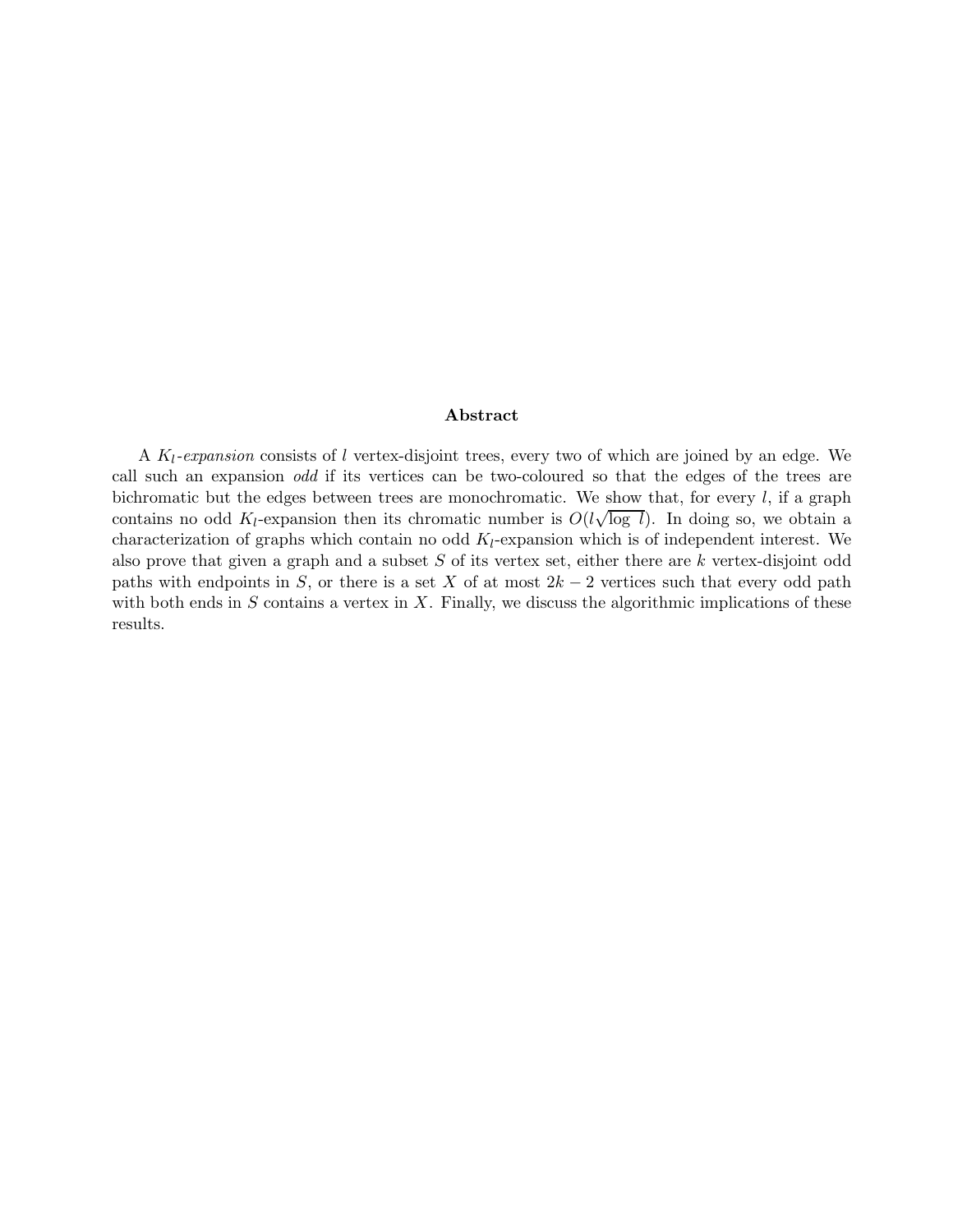#### **1 The Main Results**

All graphs in this paper are finite, and have no loops or parallel edges. Let  $H, G$  be graphs. An H-expansion in G is a function  $\eta$  with domain  $V(H) \cup E(H)$ , satisfying:

- for each  $v \in V(H)$ ,  $\eta(v)$  is a subgraph of G that is a tree, and the trees  $\eta(v)$  ( $v \in V(H)$ ) are pairwise vertex-disjoint
- for each edge  $e = uv$  of H,  $\eta(e)$  is an edge  $f \in E(G)$ , such that f is incident in G with a vertex of  $\eta(u)$  and with a vertex in  $\eta(v)$ .

Thus, G contains H as a minor if and only if there is an H-expansion in  $G$ . (We are mostly concerned with H-expansions when H is a clique, and in this case we also call then *clique-expansions*.) We call the trees  $\eta(v)$  ( $v \in V(H)$ ) the *nodes* of the expansion, and denote by  $\cup \eta$  the subgraph of G consisting of the union of all the nodes and all the edges  $\eta(e)$  ( $e \in E(H)$ ). We say that an H-expansion  $\eta$  is *bipartite* if  $\cup$ η is bipartite, and *odd* if for every cycle C of  $\cup$ η, the number of edges of C that belong to nodes of the expansion is even. (This unexpected terminology is because it is often said in these circumstances that G contains H as an "odd minor".) Equivalently, an H-expansion  $\eta$  is odd if we can partition the vertex set of  $\cup$ η into two subsets A, B such that every edge of each node has one endpoint in A and the other in B, and every edge  $\eta(e)$  ( $e \in E(H)$ ) has both endpoints in A or both in B. We leave checking this equivalence to the reader.

Hadwiger's conjecture [7] (see also [8]) states that if a graph contains no K*l*-expansion then its chromatic number is at most  $l - 1$ . This is perhaps the central open problem in graph colouring theory. As shown by Wagner [17], the case  $l = 5$  is equivalent to the celebrated four-colour theorem of Appel and Haken [1]. The case  $l = 6$  was also shown to follow from the four-colour theorem, by Robertson, Seymour and Thomas [14]. Hadwiger's conjecture remains open for all larger values of l.

Thomason [15] and Kostochka [9], improving on a result of Mader[11], proved the following:

**Theorem 1** *There is a constant*  $c_0$  *such that for all integers*  $l \geq 1$ *, if a graph* G *has a nonnull* **is a subgraph of average degree at least**  $c_0 \sqrt{\log l}$  then G contains a  $K_l$ -expansion.

This has a bearing on Hadwiger's conjecture because of the following well-known observation.

**Observation 2** If  $d \geq 0$  *is an integer, and every nonnull subgraph of* G *has average (and hence minimum)* degree at most d, then G is  $(d+1)$ -colourable.

**Proof.** Let v be a vertex of minimum degree. Inductively there is a  $(d+1)$ -colouring of  $G \setminus v$ ; we extend it to a  $(d+1)$ -colouring of G by choosing a colour for v which appears on none of its neighbours.  $\Box$ 

Thus, the following approximation to Hadwiger's conjecture is true:

**Theorem 3** *If* G contains no  $K_l$ -expansion then its chromatic number is  $O(l\sqrt{\log l})$ .

In a similar fashion, we may also bound the chromatic number in terms of the largest bipartite clique-expansion.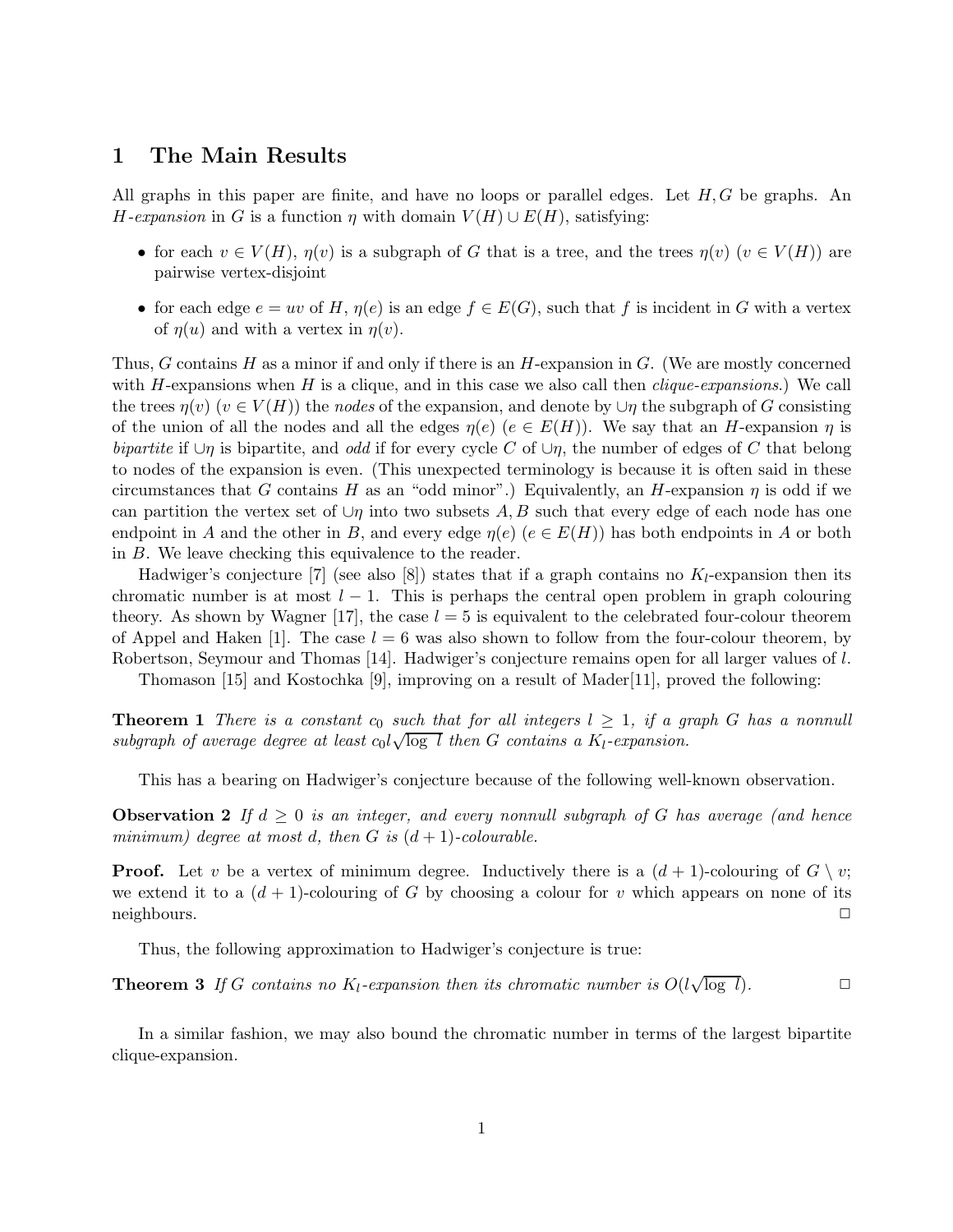**Theorem 4** *There is a constant*  $c_1$  *such that for every integer*  $l \geq 1$ *, if* G *contains no bipartite* **Theorem 4** There is a constant  $c_1$  such that for every integer is  $K_l$ -expansion, then its chromatic number is at most  $c_1 l \sqrt{\log l} + 1$ .

To prove Theorem 4, we first need the following well-known result:

**Theorem 5** *If* G *contains a nonnull subgraph* H *of average degree at least* 2l *then it contains a nonnull bipartite subgraph of average degree at least* l*.*

**Proof.** Choose a two-colouring of H which maximizes the number of bicoloured edges. Let  $H'$  be the subgraph of  $H$  consisting of all the vertices of  $H$  and the bicoloured edges. Clearly, for each vertex v, the degree of v in  $H'$  is at least half its degree in  $H$  (for if not, then swapping its colour would contradict our choice of bicolouring).  $\Box$ 

Every clique-expansion in a bipartite graph is a bipartite clique-expansion. So, Theorem 1 and Theorem 5 imply:

**Theorem 6** *There is a constant*  $c_1(= 2c_0)$  *such that if* G *has a nonnull subgraph of average degree* **at least** c<sub>1</sub> $l\sqrt{\log l}$  *then it contains a bipartite*  $K_l$ -expansion.

Theorem 4 then follows from this and Observation 2. In this paper we show that an analogous result holds with respect to the largest odd clique-expansion; that is, we show:

**Theorem 7** *If* G contains no odd  $K_l$ -expansion then its chromatic number is  $O(l\sqrt{\log l})$ *.* 

We remark that Thomassen [16] and Geelen and Hyung [6] proved weaker versions of this theorem, which bound the chromatic number of graphs containing no odd K*l*-expansion by exponential functions of l.

This result provides evidence for a conjecture of Gerards and Seymour (see [8] page 115) who conjectured that every l-chromatic graph contains an odd K*l*-expansion. The key to the proof of Theorem 7 is the following result, which seems to be of independent interest:

**Theorem 8** *If* G contains a bipartite  $K_{12l}$ -expansion  $\eta$  then either G contains an odd  $K_l$ -expansion, *or for some set* X *of vertices with*  $|X| \leq 8l - 2$ , the (unique) block of  $G \setminus X$  that intersects three *nodes of* η *that are disjoint from* X *is bipartite.*

(A "block" of a graph means a subgraph maximal with the property that it is either 2-connected or a 1- or 2-vertex complete graph.) Note that there is a block U that intersects three nodes of  $\eta$ disjoint from  $X$ , because  $X$  is disjoint from three of its nodes and there is a cycle in their union. Moreover, U is unique because every pair of nodes of  $\eta$  are joined by an edge. The latter fact also implies that U intersects all of the nodes of  $\eta$  that are disjoint from X. We will prove Theorem 8 in Section 3.

Combining this with Theorem 8 and Theorem 4, we obtain:

**Corollary 9** *If* G *contains no odd* K*l-expansion then either its chromatic number is at most*

$$
12c_1l\sqrt{\log 12l}+1
$$

*or there exists*  $X \subseteq V(G)$  *with*  $|X| \leq 8l - 2$  *such that some block of*  $G \setminus X$  *is bipartite and contains at least* 8l + 2 *vertices.*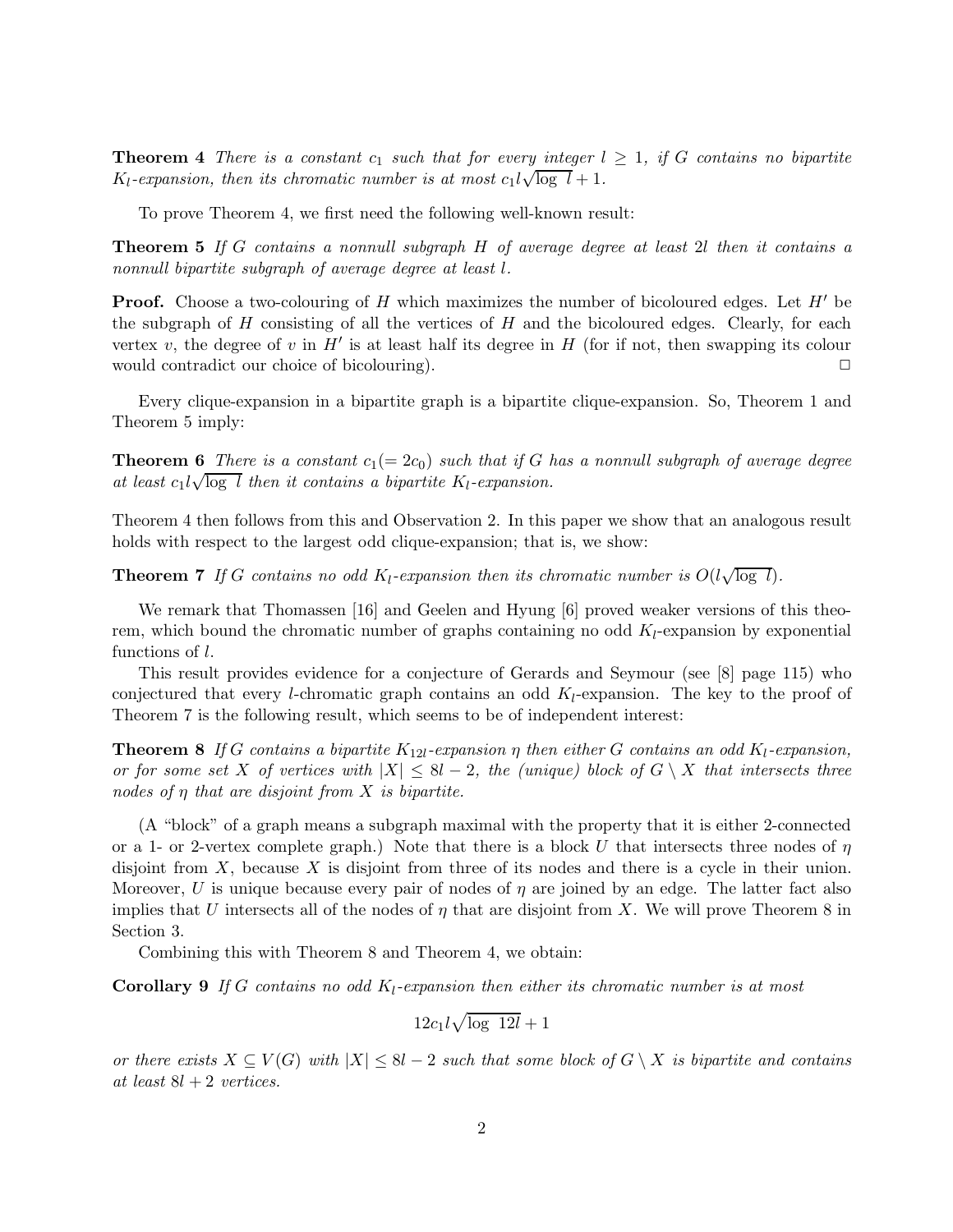(To see this, note that for every bipartite  $K_{4l+2}$ -expansion, the block meeting all its nodes has at least  $8l + 2$  vertices.) It is now an easy matter to deduce Theorem 7 from this corollary. In fact, we have the following strengthening of Theorem 7.

**Theorem 10** *Let*  $c_1$  *be as in Corollary 9, with*  $c_1 \geq 1$ *, and let*  $c = \lfloor 12c_1l\sqrt{\log 12l} + 16l \rfloor$ *. If* G *has no odd* K<sub>l</sub><sup> $\epsilon$ </sup>-expansion then for all  $Z \subseteq V(G)$  with  $|Z| \leq 16l - 1$ , then any c-colouring of the subgraph *of* G *induced on* Z *can be extended to a* c*-colouring of* G*.*

**Proof.** Let G be a graph with no odd  $K_l$ -expansion, and let  $Z \subseteq V(G)$  with  $|Z| \leq 16l - 1$ ; we prove the assertion of the theorem by induction on  $|V(G)|$ . If G is  $(c - 16l + 1)$ -colourable then we simply colour  $G\setminus Z$  with  $c-16l+1$  colours different from those used on Z. Otherwise, by Corollary 9, there is a set X of vertices of G with  $|X| \leq 8l-2$ , and a bipartite block U of  $G \setminus X$  with  $|U| \geq 8l+2$ .

For each component K of  $G\setminus (X\cup U)$ , there is at most one vertex of U that has neighbours in K, since U is a block of  $G \setminus X$ . Let  $S_K$  be the set containing only this vertex if it exists and be empty otherwise, and let  $Z_K' = (Z \cap K) \cup X \cup S_K$ .

Suppose first that there is no component K of  $G \setminus (X \cup U)$  containing at least  $8l - 1$  vertices of Z. Since  $c \geq 24l$  (because  $c_1 \geq 1$ ), we can extend our colouring of Z to a colouring of  $Z \cup X$  using |X| colours not used on Z. Since U is bipartite, we can colour  $U \setminus Z$  with two of our c colours that are not used on  $Z \cup X$ . The colouring of  $Z \cup X \cup U$  yields a colouring of  $Z'_{K}$ , for each component K of  $G \setminus (X \cup U)$ . Moreover,  $|Z_K'|\leq 16l-1$ , and so by the inductive hypothesis, we can extend the colouring of  $Z'_{K}$  to a c-colouring of the subgraph induced by  $K \cup X \cup S_{K}$ . Since there are no edges between K and  $G \setminus (X \cup S_K)$ , we can combine these colourings (for each K) with our colouring of  $Z \cup X \cup U$  to give the desired c-colouring of G.

Finally, suppose that some component K of  $G\setminus (X\cup U)$  contains at least 8l – 1 vertices of Z. Note that  $|K \cup Z \cup X \cup S_K|$  <  $|V(G)|$ , since  $|U \setminus S_K|$  ≥ 8l + 1 >  $|Z \setminus K|$ . So, by the inductive hypothesis, we can extend the colouring of Z to a c-colouring of the subgraph of G induced by  $K \cup Z \cup X \cup S_K$ . Let f' be the restriction of this colouring to  $X \cup (Z \setminus K) \cup S_K$ . The inductive hypothesis also proves there exists a c-colouring of  $G \setminus K$  extending  $f'$ . Again, since there are no edges between K and  $G \setminus (X \cup S_K)$ , combining these two colourings yields the desired *c*-colouring of G.

So it remains to prove Theorem 8. We define a *parity-breaking path* with respect to a bipartite H-expansion  $\eta$  to be a path whose endpoints are in  $\cup \eta$  and whose parity differs from the parity of the paths in  $\cup \eta$  between them. To transform a bipartite H-expansion into an odd H-expansion we will need many vertex-disjoint parity-breaking paths. Thus, it is not surprising that the following lemma is the crux of the proof of Theorem 8.

**Lemma 11** Let  $k \geq 0$  be an integer. For any set S of vertices of a graph G, either

- *(i) there are* k *vertex-disjoint paths each of which has an odd number of edges and both its endpoints in* S*, or*
- *(ii) there is a set* X *of at most*  $2k 2$  *vertices such that*  $G \setminus X$  *contains no such path.*

This lemma is of considerable interest in its own right. We prove it in Section 2 and then show that it implies Theorem 8 in Section 3. For a generalization, see [5]. Actually, Theorem 8 has another corollary (Theorem 13 below) which has many important applications. We discuss this result in Section 3; there, by using the proof of Theorem 5 and then applying Theorem 1, we also obtain: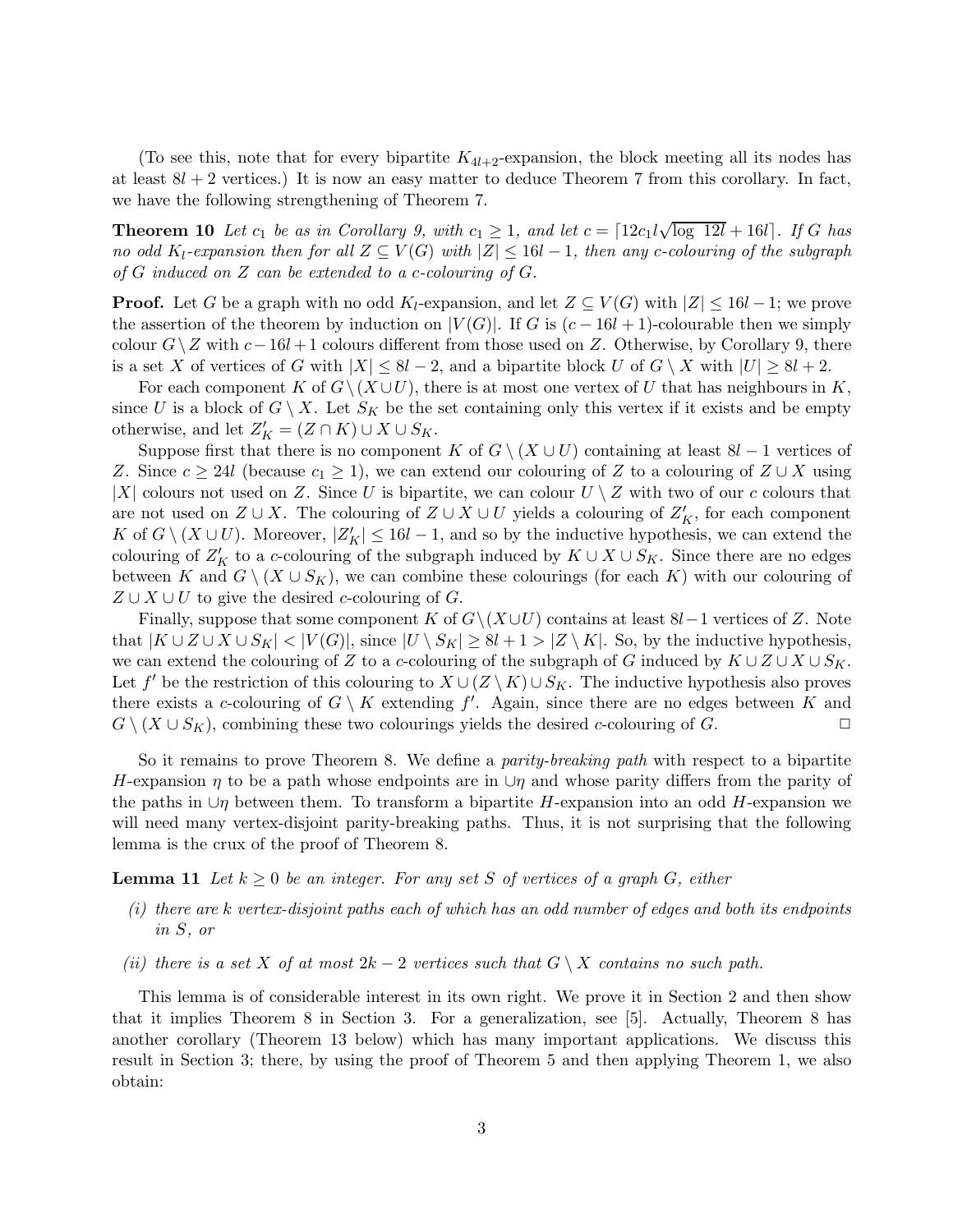**Theorem 12** *There exists a constant*  $c_2$  *such that every graph containing a*  $K_t$ -*expansion with*  $t \geq$ **Theorem 12** There exists a constant  $c_2$  such the  $c_2l\sqrt{\log l}$  also contains a bipartite  $K_l$ -expansion.

Of course, the analogous result with "bipartite" replaced by "odd" cannot hold, because bipartite graphs do not contain an odd  $K_3$ -expansion, since the latter requires an odd cycle, and yet there are bipartite graphs containing K*l*-expansions for arbitrarily large l. However, combining Theorem 12 with Theorem 8 yields the following result.

**Theorem 13** *There is a constant*  $c_3 = 12c_2$  *such that if* G *contains a*  $K_t$ -*expansion*  $\eta$  *where*  $t =$ c3l <sup>√</sup>log 12<sup>l</sup> *then either* <sup>G</sup> *contains an odd* <sup>K</sup>*l-expansion, or for some set* <sup>X</sup> *of vertices with* <sup>|</sup>X<sup>|</sup> <sup>&</sup>lt; 8l, the (unique) block U of  $G \setminus X$  that intersects all the nodes of  $\eta$  disjoint from X is bipartite.

Finally we discuss some applications of Theorem 13 in Section 4.

#### **2 The Key Lemma**

Before proving Lemma 11, we remark that the bound of  $2k - 2$  on the size of X is tight. To see this consider the graph formed by a clique C with  $2k - 1$  vertices and a stable set S with many more than  $2k$  vertices, by adding all possible edges between S and C. Then every odd path with both endpoints in S uses an edge of  $C$ , so there do not exist k such paths, vertex-disjoint. On the other hand, every two vertices of  $S$  can be combined with every two vertices of  $C$  to obtain a path of length three with both endpoints in S. So clearly, a minimum hitting set for this set of odd paths consists of a subset of C of size  $|C| - 1$ .

We also remark that the proof of Lemma 11 was based on Edmonds' elegant algorithm for determining if there is an odd  $s-t$  path in a graph G via testing if an auxiliary graph has a perfect matching.

**Proof of Lemma 11.** We will construct an auxiliary graph  $H$  such that if  $H$  has a sufficiently large matching then  $G$  has  $k$  vertex-disjoint odd paths with their endpoints in  $S$ . The Tutte-Berge formula  $(2)$ , or  $[10]$  Section 3.1) tells us that if a maximum matching in H misses d vertices then there is a set W of vertices of H such that  $H \setminus W$  has  $|W| + d$  odd components. We will use this structural characterization to find the desired set X if a maximum matching in  $H$  is too small to guarantee the existence of k disjoint odd paths with their endpoints in S.

We construct H as follows. For each  $v \in V \setminus S$ , let v' be a new vertex; let

$$
V(H) = V(G) \cup \{v' \mid v \in V \setminus S\},\
$$

and

$$
E(H) = E(G) \cup \{u'v' \mid uv \in E(G \setminus S)\} \cup \{vv' \mid v \in V \setminus S\}.
$$

In other words, we take the disjoint union of G and a copy of  $G \setminus S$ , and add an edge between between v and its copy, for each  $v \in V(G) \setminus S$ . Let M be the matching formed by the latter edges. By an M*-augmenting path* we mean an odd length path in H with end-points in S, and such that its edges alternately belong to  $E(H) \setminus M$  and to M. Clearly, the M-augmenting paths in H are in 1-1 correspondence with the odd paths of G that have both their endpoints in S.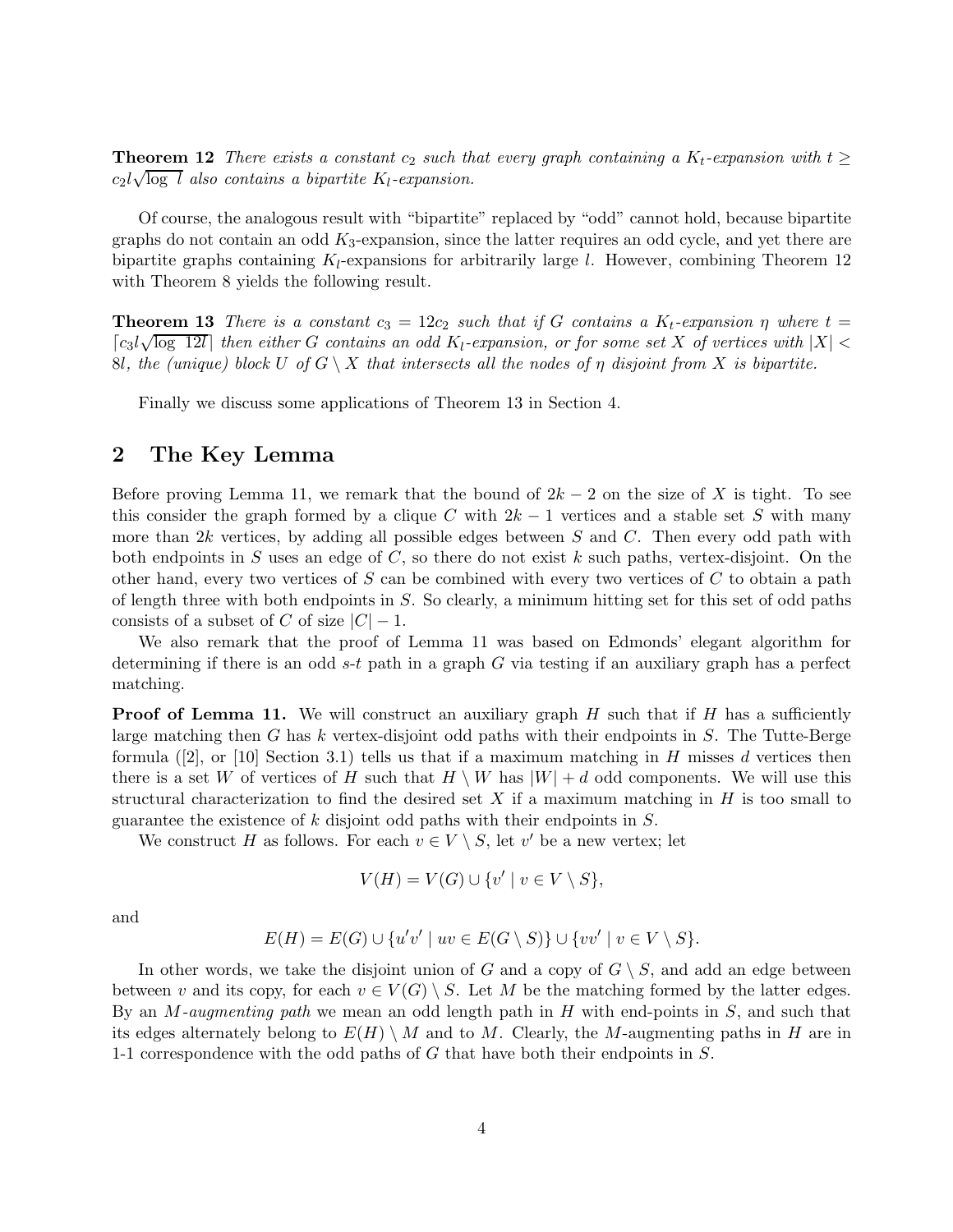By considering the components of  $M \cup M'$  for a maximum matching M' of H, we see that if H has a matching of size  $|V(G)|-|S|+k$  then G contains k vertex-disjoint odd paths with their endpoints in S.

Thus, it remains to show that if H has no matching of size  $|V(G)|-|S|+k$  then there is a set  $X \subseteq V(G)$  of size at most  $2k-2$  such that there is no odd path of  $G \setminus X$  with both endpoints in S. Therefore suppose that H has no matching of size  $|V(G)|-|S| + k$ . Since  $|V(H)| = 2|V(G)|-|S|$ , the Tutte-Berge formula implies that there is a set W of vertices of H such that the number,  $oc(W)$ , of odd components of  $H \setminus W$  is at least  $|W| + |S| - 2k + 2$ . Choose W maximal with this property; then every component of  $H \setminus W$  is odd, as otherwise we could add a vertex in an even component to W. Let U be the set of all components of  $H \setminus W$ . Let Y be the set of vertices of  $V(G) \setminus S$  such that both v and v' are in W. Let W' be the set of vertices of  $H \setminus W$  joined to W by an edge of M; so  $|W'| = |W| - 2|Y| - |W \cap S|.$ 

Parity considerations ensure that each  $U \in \mathcal{U}$  contains a vertex of  $S \cup W'$ ; let  $z(U)$  be some such vertex. Let  $Z = \{z(U) | U \in \mathcal{U}\}\)$ , and let

$$
X' = (S \cup W') \setminus Z.
$$

Now  $|X'| = |S| + |W| - 2|Y| - |W \cap S| - oc(W)$ , and so  $|X'| \le 2k - 2 - 2|Y| - |W \cap S|$ . Let

$$
X = (X' \cap V(G)) \cup \{v \in V(G) \setminus S \mid v' \in X'\} \cup (W \cap S) \cup Y.
$$

Thus,  $X \subseteq V(G)$  and  $|X| \leq 2k - 2 - |Y| \leq 2k - 2$ . We claim that there are no odd paths of  $G \setminus X$  with both endpoints in S. It is enough to show that there is no M-augmenting path in  $G^* = H \setminus (X \cup \{v' \mid v \in X \setminus S\}).$ 

Let  $v \in V(G) \setminus S$ ; we say that v' is the *mate* of v and vice versa if one of them belongs to Z (and therefore the other is in  $W$ ).

(1)  $V(G^*) \cap S = S \cap Z$ , and  $V(G^*) \setminus S$  *is the union of all pairs*  $\{v, v'\}$  *with*  $v \in V(G) \setminus S$  *such that either*  $v, v' \notin W$ *, or*  $v'$  *is the mate of*  $v$ *. Consequently, every vertex in*  $V(G^*) \cap W$  *has a mate in* Z*.*

The first assertion follows from the definitions of X and  $G^*$ . For the second, note that no vertex of  $V(G^*) \cap W$  belongs to S, since  $W \cap S \subseteq X$ , and so the second statement follows from the first.

 $(2)$  *Z* and  $V(G^*) \cap W$  are stable sets in  $G^*$ .

The set Z is stable since its members all belong to different components of  $H \setminus W$ . But by (1), every vertex in  $V(G^*) \cap W$  has a mate in Z. Since  $z(U_1)$  and  $z(U_2)$  are non-adjacent for all distinct  $U_1, U_2 \in \mathcal{U}$ , so are the corresponding two vertices of W. This proves (2).

(3) *Every* M-augmenting path of  $G^*$  is contained in  $(V(G^*) \cap W) \cup Z$ .

Let  $U \in \mathcal{U}$ . If  $z(U) \notin S$ , let  $C = \{z(U), w\}$ , where w is the mate of  $z(U)$ , and otherwise let  $C = \{z(U)\}\.$  Let  $A = U \cap V(G^*) \setminus \{z(U)\}\.$  and  $B = V(G^*) \setminus (A \cup C)$ . We claim that C is a cutset separating A and B in  $G^*$ . By (1), A is disjoint from S, and so A is paired by edges of M. Let  $v \in V(G) \setminus S$  with  $v, v' \in U \cap V(G^*) \setminus \{z(U)\}\)$ , and suppose that one of  $v, v'$  is adjacent in  $G^*$  to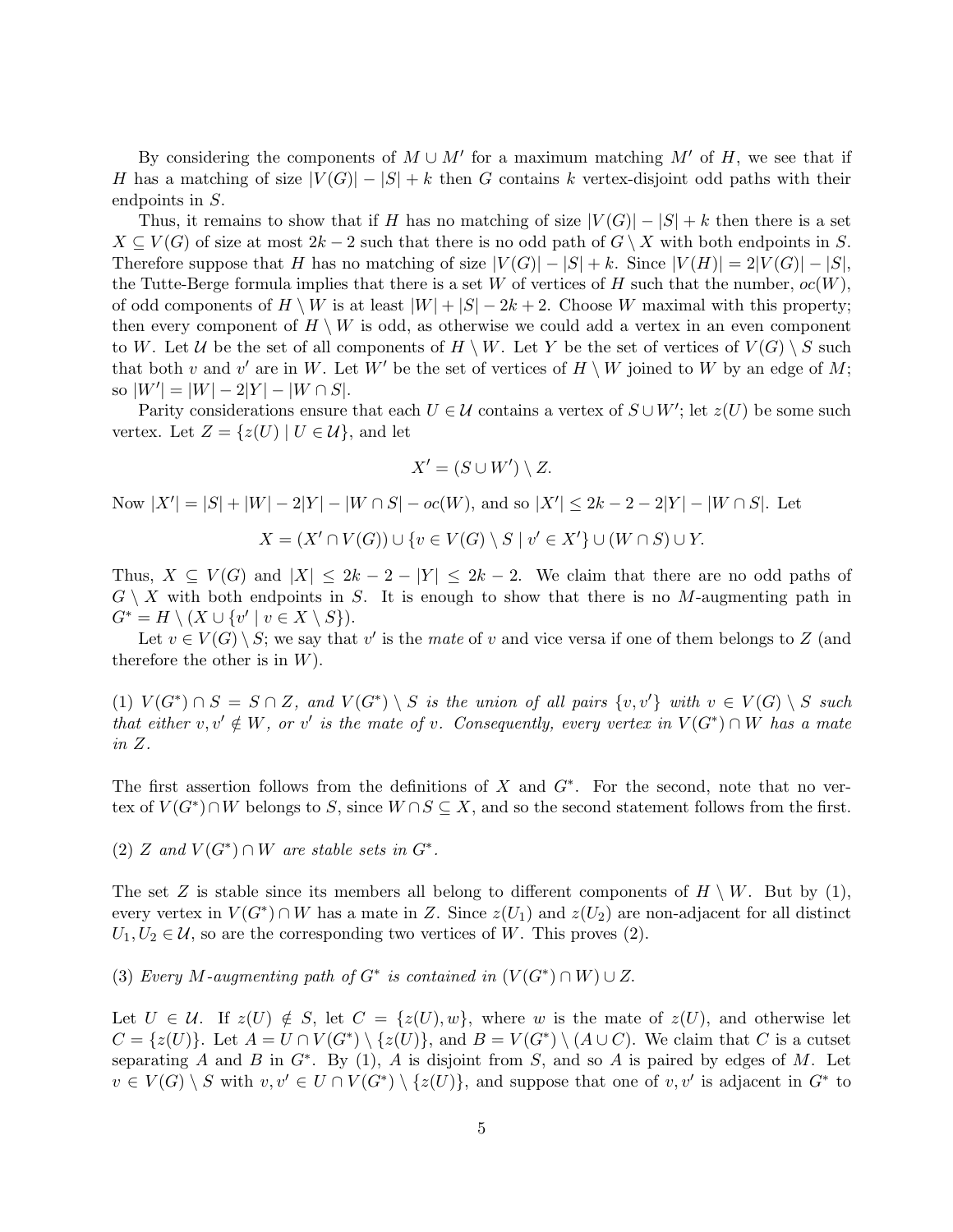some  $b \in B$ . Since  $b \notin A$  and  $b \neq z(U)$ , it follows that  $b \notin U$ , and so  $b \in W$ . By (1), b has a mate in Z, say  $z(U^*)$ . Since  $v, v' \in U$ , it follows that  $U^* = U$ , and so b is the mate of  $z(U)$ ; and therefore  $z(U) \notin S$  and  $b = w \in C$ , contradicting that  $b \in B$ . Thus there is no such b. This proves our claim that C is a cutset separating A and B in  $G^*$ .

Now suppose that P is an M-augmenting path in  $G^*$  that contains a vertex of  $U \setminus \{z(U)\}\)$ . Since  $S \subseteq B \cup C$ , it follows that  $|C| = 2$  and both vertices in C belong to P; and so  $z(U) \notin S$ , and the edge of M containing  $z(U)$  is a chord of P. But an M-augmenting path cannot have an edge of M as a chord. Hence every M-augmenting path in  $G^*$  is disjoint from  $U \setminus \{z(U)\}\)$ . This proves (3).

Combining (2) and (3), we see that every M-augmenting path in  $G^*$  is contained in a bipartite graph with bipartition  $(V(G^*)\cap W, Z)$ . But  $V(G^*)\cap W$  is disjoint from S, so there is no M-augmenting (odd) path in  $G^*$ .

#### **3 The Proof of Theorem 8**

We begin with the following observation.

**Observation 14** Let H be a clique of order 2l, with vertex set  $\{a_1, b_1, \ldots, a_l, b_l\}$ . Suppose that  $\eta$  is *a bipartite* H*-expansion in a graph* G*, and there are* l *vertex-disjoint parity-breaking paths* P1, ..., P*<sup>l</sup> (with respect to*  $\eta$ ) *such that*  $P_i$  *has one endpoint in*  $V(\eta(a_i))$  *and the other in*  $V(\eta(b_i))$  *and is otherwise disjoint from* ∪η*. Then* G *contains an odd* K*l-expansion.*

**Proof.** Let H' be the clique in H induced on  $\{a_1, \ldots, a_l\}$ . We define an H'-expansion in G as follows. For  $1 \leq i \leq l$ , let

$$
\eta'(a_i) = \eta(a_i) \cup P_i \cup \eta(b_i),
$$

and for  $1 \leq i < j \leq l$ , let

$$
\eta'(a_i a_j) = \eta(b_i a_j).
$$

Now  $\cup$ η is bipartite; fix a proper two-colouring of it. For  $1 \leq i \leq l$ , we convert this to a proper twocolouring of  $\eta'(a_i)$  by colouring  $\eta(a_i)$  as before and extending this to a proper two-colouring of  $\eta'(a_i)$ . Our choice of  $P_i$  ensures that the vertices of  $\eta(b_i)$  have swapped colours. For  $1 \leq i < j \leq l$ , the edge  $\eta'(a_i a_j) = \eta(b_i a_j)$  is bichromatic in the old two-colouring of  $\cup \eta$ , and is therefore monochromatic in the new colouring. Hence  $\eta'$  is an odd H'-expansion.

Given this observation, we can prove the theorem via two applications of Lemma 11. First, however, we need a definition. Let  $\eta$  be an H-expansion in G, and let  $v \in V(H)$ . A *centre for*  $\eta(v)$ is a vertex  $t \in V(\eta(v))$  such that for each component T of  $\eta(v) \setminus \{t\}$ , the number of edges  $e \in E(H)$ such that  $\eta(e)$  is incident in G with a vertex of T is at most half the number of edges in H incident with v. It is not hard to see that every node  $\eta(v)$  has a centre (perhaps more than one). In what follows we assume that for each node, one of its centres has been selected, and we often speak of *the* centre of a node without further explanation.

In particular, the following two lemmas taken together prove Theorem 8.

**Lemma 15** Let  $\eta$  be a bipartite  $K_{8l+1}$ -expansion in G. Then at least one of the following holds: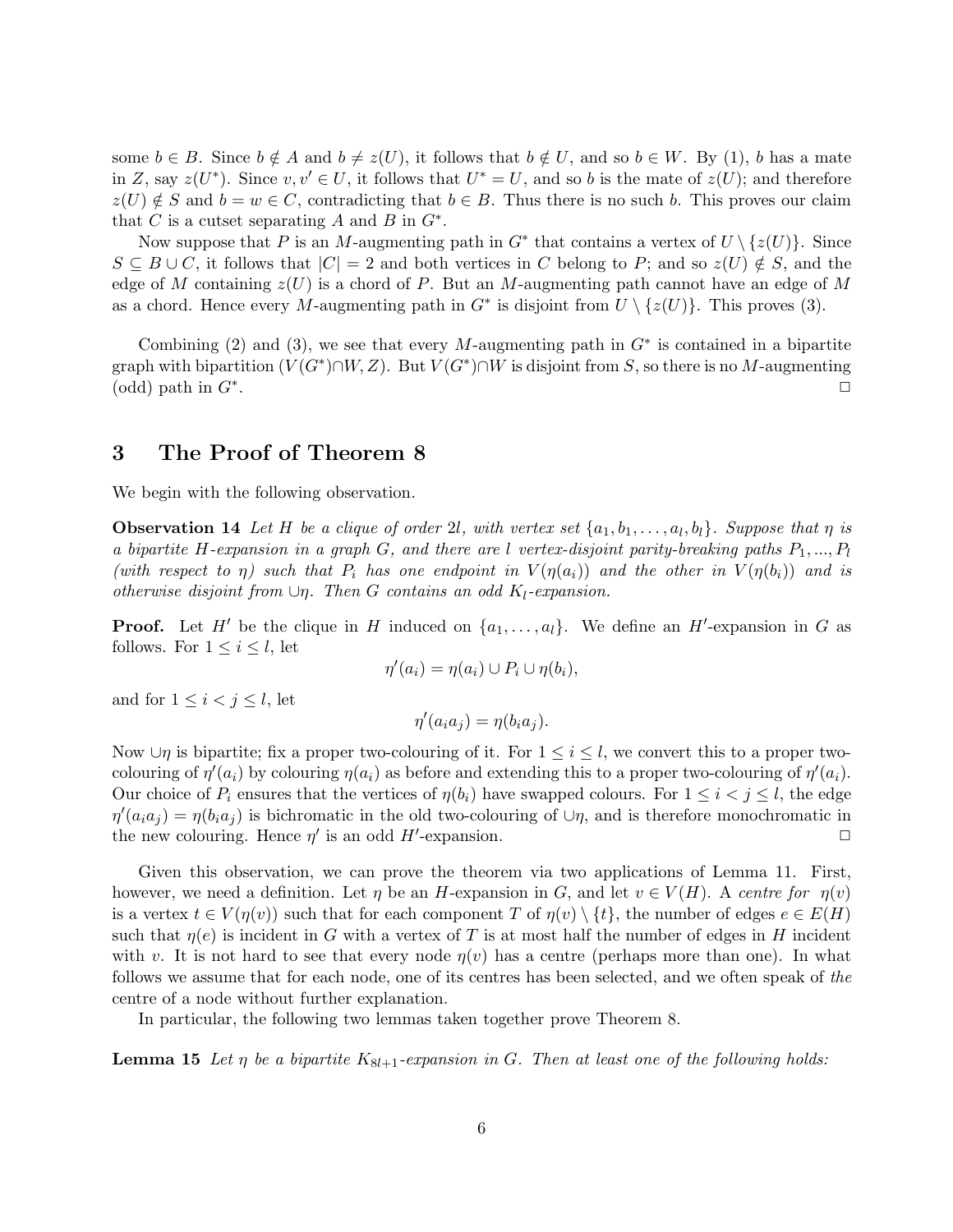- *1. there exists*  $X ⊆ V(G)$  *with*  $|X| ≤ 8l 2$ *, such that the block of*  $G \setminus X$  *that intersects all the nodes of* η *disjoint from* X *is bipartite;*
- *2. there exist* 4l *vertex-disjoint parity-breaking paths with respect to* η *such that the* 8l *endpoints of these paths are the centres of distinct nodes of* η*.*

**Lemma 16** Let  $\eta$  be a bipartite  $K_{12l}$ -expansion in G. If there exist 4l vertex-disjoint parity-breaking *paths with respect to* η *such that the* 8l *endpoints of these paths are the centres of distinct nodes of* η*, then* G *contains an odd* K*l-expansion.*

**Proof of Lemma 15.** Let  $H = K_{8l+1}$ , and let  $\eta$  be a bipartite H-expansion in G. Let  $V(H)$  =  $\{h_1,\ldots,h_{8l+1}\}\$ , and let  $(A, B)$  be a bipartition of  $\cup \eta$ . For  $1 \leq i \leq 8l+1$ , we choose  $s_i$  to be the centre of  $\eta(h_i)$  if this is in A, and to be a new vertex adjacent only to the centre if the centre is in B, thereby constructing an auxiliary graph  $G^*$ . We apply Lemma 11 to the set  $S = \{s_1, ..., s_{8l+1}\}\$ in  $G^*$ , and find either a set of 4l vertex-disjoint odd paths with endpoints in S, or a set  $X \subseteq V(G^*)$ with  $|X| \leq 8l - 2$  such that there are no odd paths in  $G^* \setminus X$  with both endpoints in S. Suppose the first, and let us choose the paths to be minimal; then they have no internal vertices in S. Thus each of these paths, between  $s_i$  and  $s_j$  say, consists of a parity-breaking path of  $G$  between the centres of  $\eta(h_i)$  and  $\eta(h_j)$  and perhaps a vertex of  $V(G^*) \setminus V(G)$  at either end. So in the first case we are done.

We may assume therefore that the second holds; that is, there exists  $X \subseteq V(G^*)$  with  $|X| \leq 8l-2$ such that there are no odd paths in  $G^* \setminus X$  with both endpoints in S. Let I be the set of all i with  $1 \leq i \leq 8l+1$  such that X is disjoint from  $\{s_i\} \cup V(\eta(h_i))$ . Thus  $|I| \geq 8l+1-|X| \geq 3$ , and we may assume that  $1, 2, 3 \in I$ . Let U be the block of  $G \backslash X$  that intersects all the nodes of  $\eta$  disjoint from X. For  $i = 1, 2$ , let  $c_i$  be the centre of  $\eta(h_i)$ . For  $i = 1, 2$ , since U intersects  $\eta(h_i)$  and  $X \cap V(\eta(h_i)) = \emptyset$ , there is a (minimal) path  $P_i$  of  $\eta(h_i)$  between  $c_i$  and U; let its ends be  $c_i, u_i$  say. Thus  $P_1, P_2$  are disjoint, and each  $P_i$  has no vertex in U except its end  $d_i$ . Suppose that U is not bipartite. Since U is 2-connected, there are paths of U of both parities between  $d_1, d_2$  (since in U we can link these vertices to an odd cycle by two vertex-disjoint paths). Consequently there is a parity-breaking path (with respect to  $\eta$ ) in G between  $c_1, c_2$  disjoint from X. But possibly adding a vertex of  $V(G^*)\backslash V(G)$ at either end of this path in the obvious way yields an odd path of  $G^* \setminus X$  with both endpoints in S, a contradiction. Hence U is bipartite.  $\Box$ 

**Proof of Lemma 16.** Let  $\eta$  be an H-expansion where H is a complete graph with vertex set  $\{h_1,\ldots,h_{12l}\}\$  say, and for  $1\leq i\leq 12l$  let  $N_i=V(\eta(h_i))$ . Let  $(A,B)$  be a bipartition of  $\cup\eta$ . Let  $P_1,\ldots,P_4$  be vertex-disjoint parity-breaking paths with respect to  $\eta$ , such that the 8l endpoints of these paths are the centres of distinct nodes of  $\eta$ ; and let us choose  $P_1, \ldots, P_{4l}$  to minimize the number of edges in their union that are not edges of nodes of  $\eta$ .

(1) *Every node of*  $\eta$  *that contains no endpoint of any of*  $P_1, \ldots, P_{4l}$  *is vertex-disjoint from all of*  $P_1, \ldots, P_{4l}$ *.* 

For suppose that some node does not satisfy this, and let c be its centre. There is a path Q of this node, from c to a vertex x in some  $P_i$ , such that  $Q \setminus x$  is disjoint from  $P_1, \ldots, P_{4l}$ . Now there is a parity-breaking path obtained by following  $Q$  from  $c$  to  $x$  and then following  $P_i$  from  $x$  to one endpoint of  $P_i$ . Replacing  $P_i$  by this new path contradicts the minimality of our choice. This proves (1).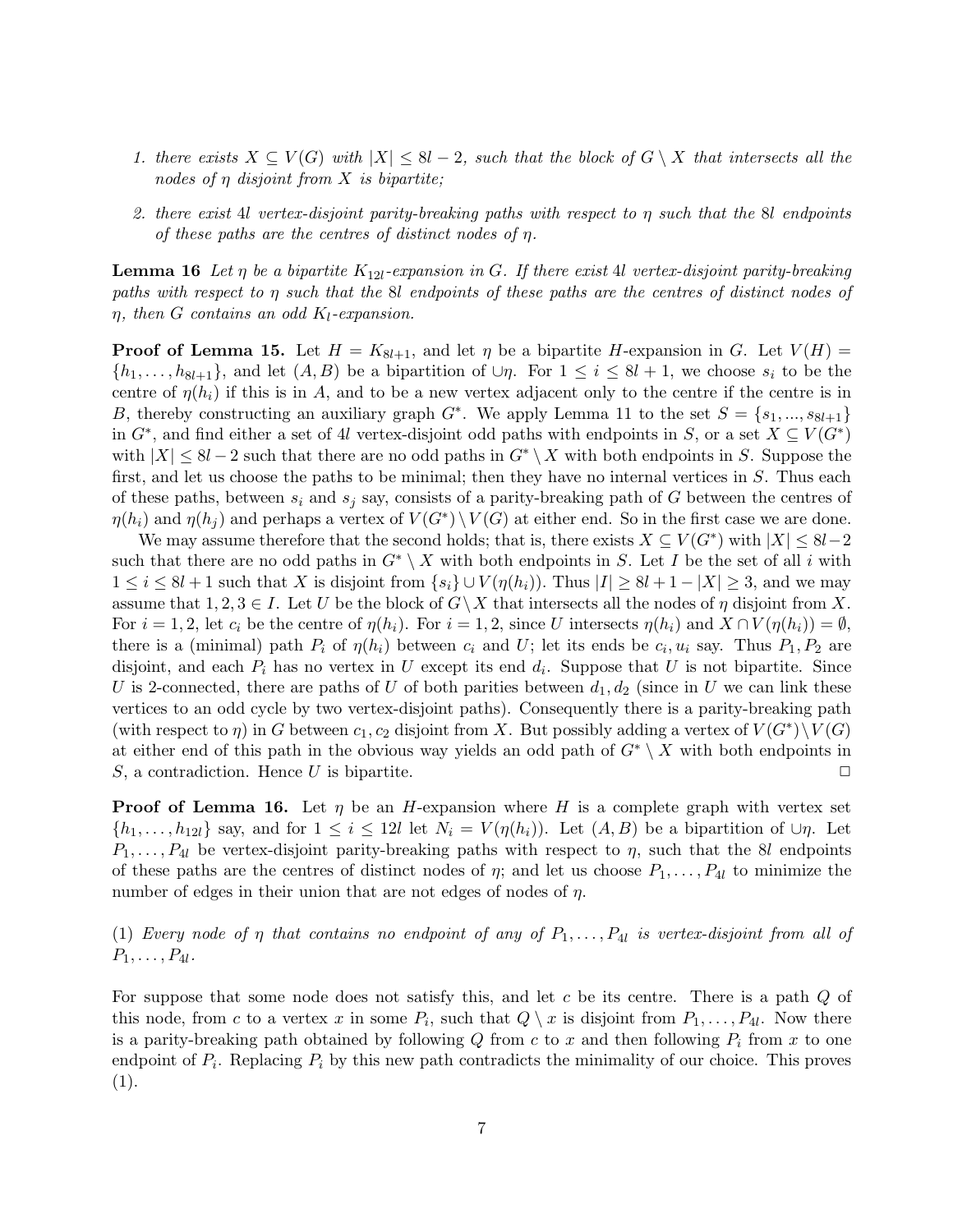We relabel so that for  $1 \leq i \leq 4l$ ,  $P_i$  has endpoints in  $N_{2i-1}$  and  $N_{2i}$  and is disjoint from  $N_j$  for  $j > 8l$ . Let J be the subgraph of G induced on

$$
V(P_1) \cup \cdots \cup V(P_{4l}) \cup N_1 \cup \cdots \cup N_{8l}.
$$

For  $1 \leq i \leq 4l$ , let  $A_i$  be the set of vertices in  $V(J) \cap A$  with a neighbour in  $N_{8l+i} \cap B$ , and let  $B_i$  be the set of vertices in  $V(J) \cap B$  with a neighbour in  $N_{8l+i} \cap A$ . Construct an auxiliary graph  $J^*$  as follows. Add new vertices  $s_1, \ldots, s_{4l}$  to J, such that for  $1 \leq i \leq 4l$ ,  $s_i$  has neighbour set  $A_i$ . Then for  $1 \leq i \leq 4l$  and each  $b \in B_i$ , add a new vertex  $v(b, i)$  with neighbour set  $\{b, s_i\}$ , and let  $B'_{i} = \{v(b, i) \mid b \in B_{i}\}.$  Let  $S = \{s_{1}, \ldots, s_{4l}\}.$ 

(2) For every  $X \subseteq V(J^*)$  with  $|X| < 2l$ , there is an odd length path in  $J^* \setminus X$  with endpoints *in* S*.*

For each vertex of X is in at most one  $P_i$  and at most one  $N_j$ . So there is at least one value of  $i \leq 4l$  such that X is disjoint from  $V(P_i) \cup N_{2i-1} \cup N_{2i}$ , say  $i = 1$ . Let  $c_1, c_2$  be the centres of  $\eta(h_1)$  and  $\eta(h_2)$  respectively. We claim that  $c_1, c_2$  lie in the same block of  $J^* \setminus X$ . To show this, let I be the set of all i with  $3 \leq i \leq 8l$  such that  $X \cap N_i = \emptyset$ ; then  $|I| \geq 8l - 2 - |X| \geq 6l - 1$ . For each  $i \in I$ , let  $u_i$  be the vertex of  $N_1$  incident in G with  $\eta(h_1h_i)$ , and let  $v_i$  be the vertex of  $N_2$ incident in G with  $\eta(h_2h_i)$ . Also, let  $u_0v_0 = \eta(h_1h_2)$ , where  $u_0 \in N_1$  and  $v_0 \in N_2$ . If there exist distinct  $i, j \in I \cup \{0\}$  such that no component of  $\eta(h_1) \setminus c_1$  contains both  $u_i, u_j$ , and no component of  $\eta(h_2)\setminus c_2$  contains both  $v_i, v_j$ , then there is a cycle of G with vertex set in the union of  $N_1, N_2, N_i, N_j$ containing  $c_1, c_2$ , (where  $N_0 = \emptyset$ ) and since this cycle is disjoint from X it follows that  $c_1, c_2$  belong to the same block of  $J^* \backslash X$ . Thus we suppose that there are no such i, j. In particular, since  $|I|+1 \geq 2$ , there is no  $i \in I \cup \{0\}$  such that  $u_i = c_1$  and  $v_i = c_2$ . If some  $u_i = c_1$ , let T be the component of  $\eta(h_2) \setminus c_2$  containing  $v_i$ ; then  $v_j \in V(T)$  for all  $j \in I \cup \{0\}$ , contrary to the definition of a centre, since  $|I \cup \{0\}| \ge 6l$ . Thus  $u_i \ne c_1$  and similarly  $v_i \ne c_2$  for all  $i \in I \cup \{0\}$ . Let H be the bipartite graph with vertex set the union of the set of components of  $\eta(h_1) \setminus c_1$  and the set of components of  $\eta(h_2) \setminus c_2$ , with edge set  $I \cup \{0\}$ , and the natural incidence relation; then H has no matching with cardinality two, and so by König's theorem, some vertex of  $H$  is incident with all edges of  $H$ . But this is again contrary to the definition of a centre, since  $|I \cup \{0\}| \geq 6l$ . This proves our claim that  $c_1, c_2$  lie in the same block U of  $J^* \setminus X$ .

Since there is a parity-breaking path between them which is also disjoint from  $X, U$  is nonbipartite. There also must be  $j, k$  with  $1 \leq j < k \leq 4l$  such that X is disjoint from  $\{s_j\} \cup B'_j$  and  ${s_k}$  ∪ $B'_k$ . Since there is an edge of G between  $N_{8l+j}$  and  $N_1$ , there is an edge of  $J^*$  between  ${s_j}$  ∪  $B'_j$ and  $N_1$ ; and similarly there is an edge of  $J^*$  between  $\{s_k\} \cup B'_k$  and  $N_2$ . Consequently there is a path of  $J^* \setminus X$  between  $s_j$  and  $c_1$ , consisting of  $s_j$ , possibly a vertex of  $B'_j$ , and a subpath of  $\eta(h_1)$ ; and similarly there is a path between  $s_k$  and  $c_2$ . These two paths are disjoint, and the two centres both belong to U, and since U is not bipartite, it follows that there is an odd length path in  $J^* \setminus X$ between  $s_j$  and  $s_k$ . This proves (2).

By (2) and Lemma 11, we see that  $J^*$  contains l vertex-disjoint odd paths with their endpoints in S. By choosing these paths minimal we can ensure that they are internally disjoint from  $S$ . By dropping one or two auxiliary vertices at each end of each path, we obtain vertex-disjoint paritybreaking paths of J. Furthermore, if one of the original paths joined say s*<sup>j</sup>* to s*k*, then one endpoint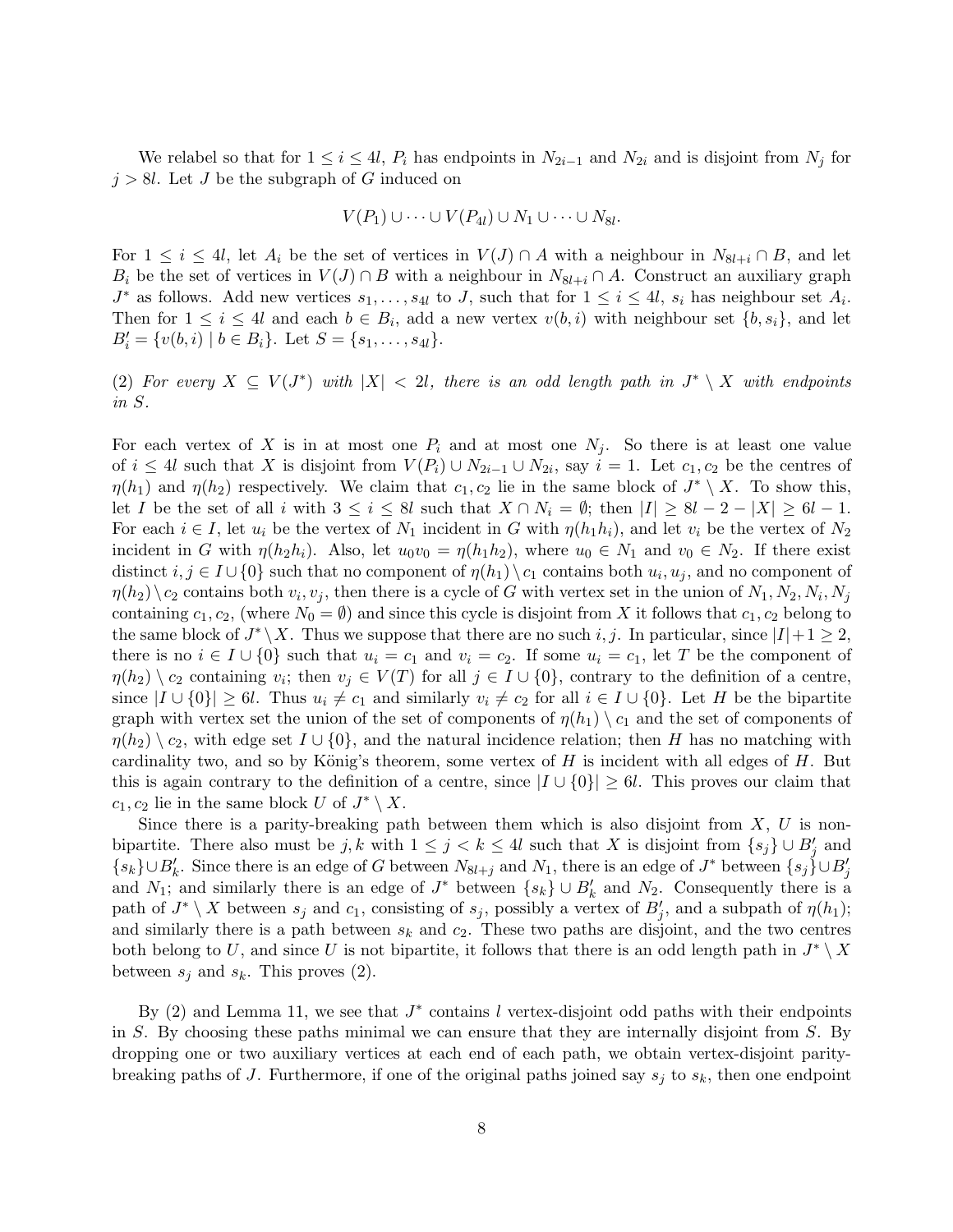x of the corresponding new subpath has a neighbour y in  $N_j$  such that xy is bichromatic, and the other endpoint u has a neighbour v in  $N_k$  such that uv is bichromatic.

Adding these  $2l$  edges yields a set of l vertex-disjoint parity-breaking paths which have their endpoints in distinct elements of  $\{N_{8l+1}, ..., N_{12l}\}$  but which are otherwise disjoint from these nodes. But now applying Observation 14 to the clique-expansion obtained by taking the restriction of  $\eta$  to those nodes which contain endpoints of these paths, we see that G contains an odd clique-expansion of order l, as claimed.  $\Box$ 

**Proof of Theorem 12.** We remark that for any three graphs A, B, C, if A contains a B-expansion and  $B$  contains a C-expansion, then  $A$  contains a C-expansion. Similarly, if  $A$  contains a bipartite B-expansion, and B contains a C-expansion, then A contains a bipartite C-expansion.

Let  $c_0$  be as in Theorem 1, and let  $c_2 = 2c_0$ . Let H be a complete graph of order at least Let  $\epsilon_0$  be as in Theorem 1, and let  $\epsilon_2 = 2\epsilon_0$ . Let H be a complete graph of order at least  $\epsilon_2 l \sqrt{\log l}$ , and let  $\eta$  be an H-expansion in G. Using some two fixed colours, there are exactly two bicolourings of each node of  $\eta$ . Choose a bicolouring of each node so as to maximize  $E(H')$ , where  $H'$ is the subgraph of H with  $V(H') = V(H)$  and  $E(H')$  the set of edges  $e \in E(H)$  such that the ends of  $\eta(e)$  have different colours. Each vertex of H' has degree at least  $c_2/2 = c_0$ , and so H' contains a  $K_l$ -expansion, by 1. But G contains a bipartite H'-expansion, namely the restriction of  $\eta$  to H'; and so by the remark above, it follows that G contains a bipartite  $K_l$ -expansion.  $\Box$ 

### **4 Algorithms and Applications**

The authors began their study of graphs without large odd clique-expansions, in an attempt to find efficient algorithms for the following decision problems:

- 1. k **Odd Disjoint Paths:** Given vertices  $s, t$  of a graph  $G$ , determine whether there are k internally vertex-disjoint odd length s-t paths in G.
- 2. k **Odd Disjoint Rooted Paths:** Given vertices  $\{s_1, \ldots, s_k, t_1, \ldots, t_k\}$  of a graph G, determine whether there are internally vertex-disjoint odd length paths  $P_1, \ldots, P_k$  such that  $P_i$  has  $s_i$  and t*<sup>i</sup>* as endpoints.
- 3. k **Odd Disjoint Cycles:** Determine whether there are k vertex-disjoint odd cycles in a graph G.
- 4. **Odd** H**-Expansion:** Determine whether G contains an odd H-expansion.

We remark that the variants of these problems in which we drop the parity condition are all solvable in polynomial time (with the parameters  $k, H$  fixed). The k Disjoint Paths problem can be solved efficiently even if k is part of the input. In contrast k Disjoint Rooted Paths is NP-complete unless  $k$  is fixed, in which case it can be solved in polynomial time. The algorithm required the development of a complicated structure theorem characterizing graphs without large clique minors (see [13]). H-Minor Containment is also NP-complete if H is part of the input, as the Hamilton Cycle problem is a special case. However, the techniques of Robertson and Seymour can be used to solve this problem efficiently for fixed  $H$ . The k Disjoint Cycles problem is also NP-complete as it contains the Vertex Cover by Triangles problem as a special case. However, it is solvable in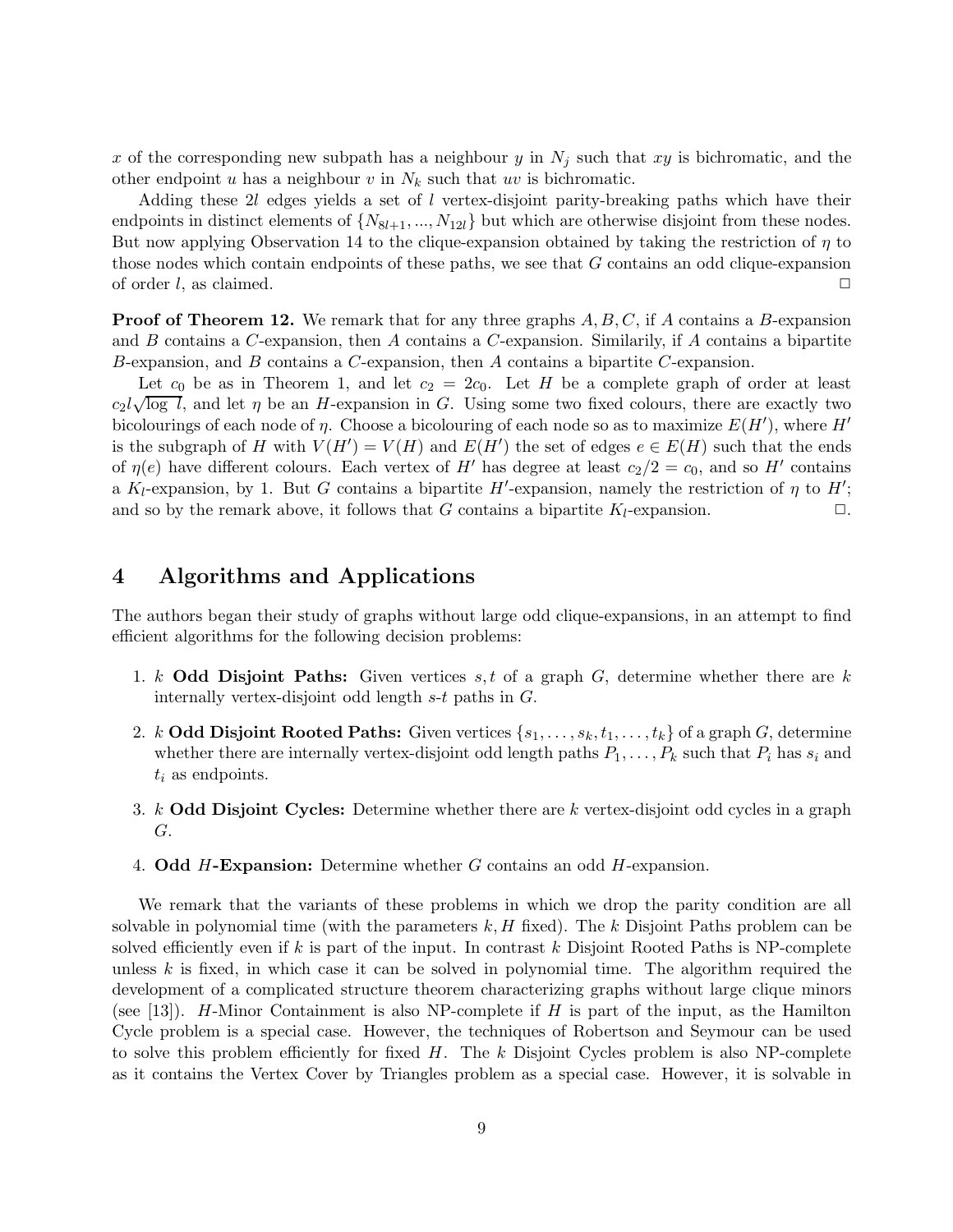linear time for fixed k because the Erdös-Posa property holds for cycles and it follows that graphs without k vertex-disjoint cycles have tree-width bounded by a function of k (see [4] for details and extensions).

The odd variants of the last three of these problems are also NP-complete if k or H is part of the input. Hamilton Cycle is the special case of Odd  $H$ -Expansion where  $H$  is a cycle with the same number of vertices as  $G$ ; Vertex Cover by Triangles is the special case of k Odd Disjoint Cycles where  $n = 3k$ . Finally, it is easy to transform an instance of k-Disjoint Rooted Paths to an instance of  $k$  Odd Disjoint Rooted Paths. We simply add, for each edge, a path of length two connecting its endpoints. We do not know if k Odd Disjoint Paths is NP-complete if  $k$  is part of the input.

We have an efficient algorithm to solve the k Disjoint Odd Cycles problem for fixed k, which we are currently writing up. We believe that we can efficiently solve the other three problems. However, in doing so we have to rework much of the structure theory for graphs with no large clique minor. This is a daunting but doable task, which we have begun.

To this end, we note that our proof of Lemma 11 is algorithmic. That is, it provides an algorithm for the following problem (where  $k$  is part of the input and need not be fixed):

5. **Odd Disjoint** S**-Paths:** Given a set S of vertices in a graph G and an integer k find either k vertex-disjoint odd paths with their endpoints in S or a set X of at most  $2k-2$  vertices which meet all such paths.

In our proof, we built an auxiliary graph and determined whether or not the desired paths exist by solving the maximum matching problem on this auxiliary graph. The rest of the proof is clearly algorithmic. In order to choose X so that all its components are odd, we may need to add  $O(|V(G)|)$ vertices to X, and after each addition it takes  $O(|E(G)|)$  time to recompute the components. The rest of the proof can easily be implemented in  $O(|E(G)|)$  time. So, the total time complexity is  $O(|V(G)||E(G)|) + MM$  where MM is the time taken to solve maximum matching on a graph with at most  $2|V(G)|$  vertices and  $2|E(G)|+|V(G)|$  edges. Actually we can do slightly better than this because we can start with the matching  $M$ , so if our maximum matching algorithm is an iterative augmenting algorithm than we need only perform  $k$  augmenting steps.

The proof of Theorem 8 can also be made constructive, that is we can provide an efficient algorithm which given a bipartite  $K_{12l}$ -expansion, either finds a odd  $K_l$ -expansion or the set X with the properties specified in the statement of the theorem. A glance at the proof shows that we essentially apply Lemma 11 twice to two auxiliary graphs as well as doing some straightforward cleanup operations so this algorithm has the same time complexity as our algorithm for Odd Disjoint S-Paths.

Finally, there is a polynomial-time algorithm to obtain the colouring extensions guaranteed by Theorem 10. We first repeatedly remove a minimum degree vertex from  $G \setminus Z$  as long as its degree is at most  $c - 16l$ . If we remove the entire graph then  $G \setminus Z$  is greedily  $c - 16l + 1$  colourable so we colour it using colours which do not appear on  $Z$ . Otherwise, we find a subgraph of  $G$  with minimum degree at least  $c - 16l + 1$ . We find a bipartite subgraph within this subgraph of average degree at least c/2 − 8l (this is easy to do greedily; we colour the vertices in arbitrary order, always colouring a vertex so as to maximize the number of bichromatic edges out of it and into some already coloured vertex). Next, we find a (bipartite) K12*l*-expansion within this bipartite graph using an algorithmic version of Theorem 1. Now, we apply our algorithmic version of Theorem 8 to find a set  $X$  as in the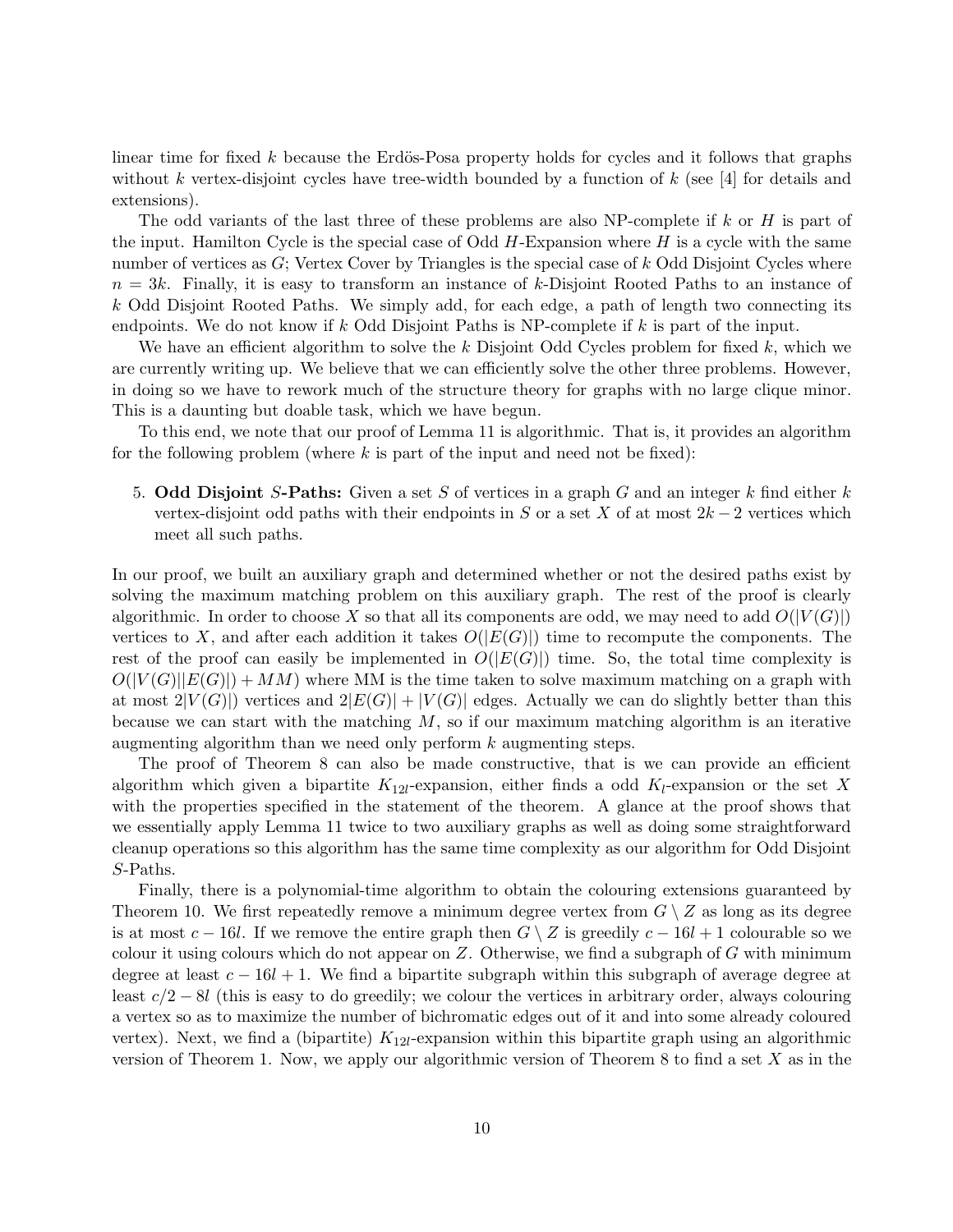statement of that theorem (we assume our input has no odd K*l*-expansion so this is the only possible output).

At this point in the proof of Theorem 10, we show that solutions to some subproblems can be combined to obtain solutions to our original problem. So our algorithm will recurse at this point, solving the specific subproblems. We note that the sum over all subproblems  $(G', Z')$  of  $|V(G')| - |Z'|$ is at most  $|V| - |Z|$  because no vertex is freely colourable in two distinct subproblems. It follows trivially by induction that we perform at most  $2(|V| - |Z|) - 1$  iterations when solving an instance provided  $|V| > |Z|$ . Thus, we perform a polynomial number of iterations each of which takes polynomial time and so the algorithm is polynomial. We make no attempt to optimize it.

#### **References**

- [1] Appel K. and Haken W. (1977), "Every planar map is 4-colourable, Part I: Discharging", *Illinois J. Math.* 21:429-490.
- [2] Berge C. (1958), "Sur le couplage maximum d'un graphe", *Comptes Rendus de l'Academie de Sciences de Paris, Series 1 Mathematique*, 247:258-259.
- [3] Dejter I., and Neumann-Lara V. (1985), "Unboundedness for generalized odd cycle traversability and a Gallai conjecture", paper presented at the *Fourth Caribbean Conference on Computing*, Puerto Rico.
- [4] Erd˝os P., and P´osa L. (1965), "On independent circuits contained in a graph", *Canadian Journal of Mathematics*, 17:347-352.
- [5] Chudnovsky M., Geelen J., Goddyn L., Lohman M., and Seymour P. (2004), "Packing non-zero A-paths in group-labeled graphs", preprint.
- [6] Geelen J. and Hyung T. (2004), "Colouring graphs with no odd-K*<sup>n</sup>* minor", manuscript, http://www.math.uwaterloo.ca/jfgeelen/publications/colour.pdf.
- [7] Hadwiger H. (1943), "Uber eine Klassifikation der Streckencomplexe", *Vierteljahrsschrift der naturforschenden Gesellschaft in Zurich*, 88:133-142.
- [8] Jensen T., and Toft B. (1995), *Graph Colouring Problems*, Wiley, Chichester UK.
- [9] Kostochka A. (1984), "Bounds on the Hadwiger number of graphs by their average degree", *Combinatorica*, 4:307-316.
- [10] Lov´asz L., and Plummer M. (1986), *Matching Theory*, North Holland, Amsterdam.
- [11] Mader W. (1968), "Homomorphiesatze fur Graphen", *Math Ann.*, 178:154-168.
- [12] Reed B. (1999), "Mangoes and blueberries", *Combinatorica*, 19:267-296.
- [13] Robertson N., and Seymour P. (1995), "Graph Minors. XIII. The disjoint paths problem", *J. Combinatorial Theory Ser. B*, 63:65-110.